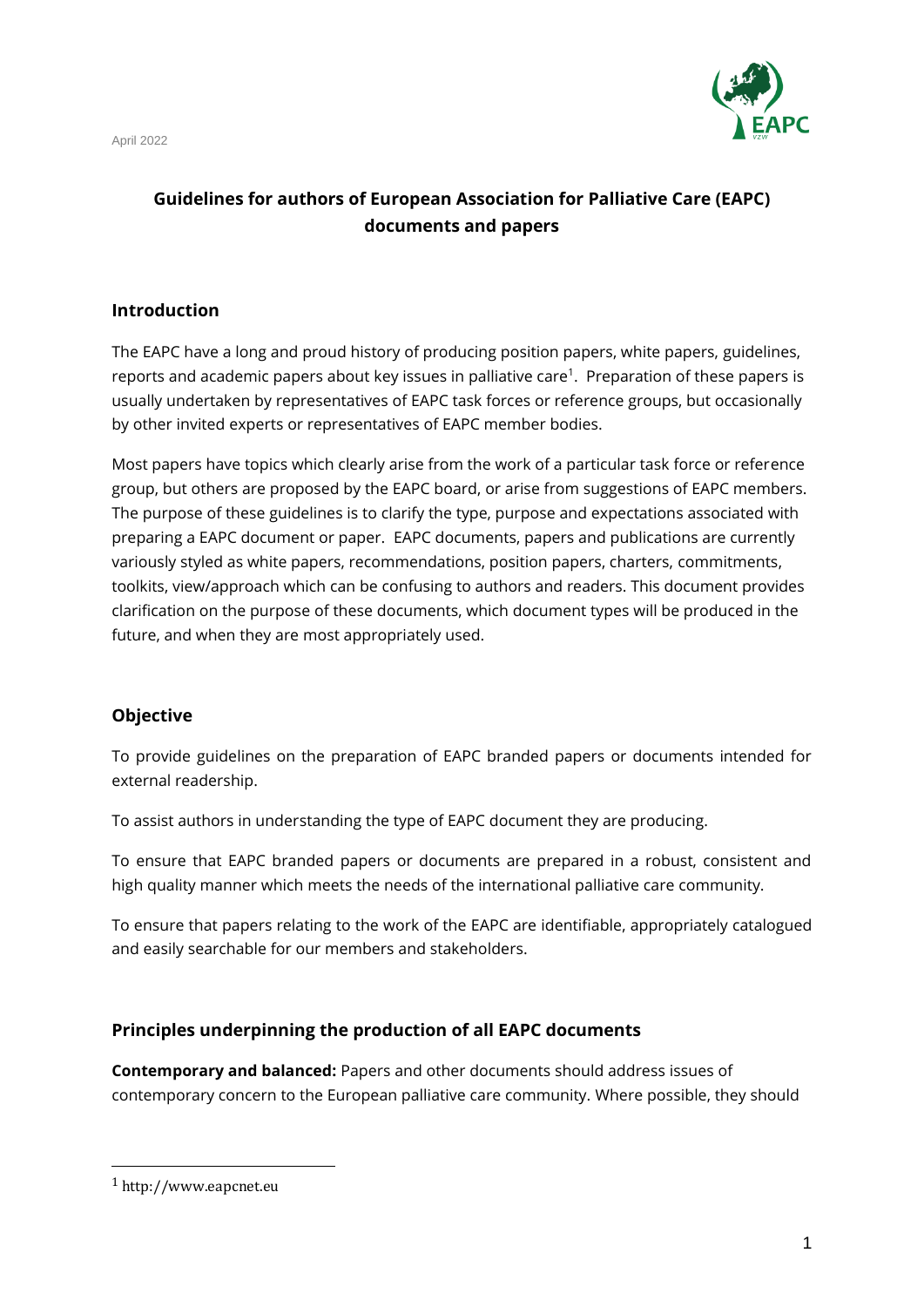

present a balanced view which takes account of different perspectives and the strength of the evidence available (see below).

**European:** The EAPC is a Europe-wide membership organisation and its written output needs to take account of the cultural, legal, professional and other differences inherent in palliative care provision across this geographical area. Where appropriate writing should reflect this range of views, or take account of the differences in approach across countries and settings. There are occasions where the EAPC needs to take a specific position which may be not congruent with the requirements of all member organisations, but their positions should nevertheless be acknowledged. Papers are written in English, but once approved and published can be translated to other languages using the EAPC translation policy<sup>2</sup>.

**Writing group membership:** Whilst there may be lead author(s) of the document or paper, processes need to be in place to ensure that the viewpoints of those from a range of different cultural, legal and professional viewpoints are considered. This is likely to mean taking account of the geography of Europe (e.g. East/West and North/South differences), the multi-professional nature of palliative care (e.g. Physicians, Nurses, allied health professionals), and the views of practitioners, policymakers, users and researchers. All writing groups should have a nominated representative or link with an EAPC board member.

**Evidence based:** All EAPC documents and papers are expected to reflect a considered appraisal of the most robust and contemporary research evidence. We acknowledge that some areas of palliative care have an emerging or under-developed evidence base, and where this is the case it should be clear to the reader which elements of the document are based on research evidence, and which on other forms of knowledge.

### **Writing process**

All EAPC Papers should include reference to the EAPC in the title.

The proposed title, topic, indicative content and writing method (e.g. consensus approach, systematic review, opinion piece) must be approved by the EAPC board prior to work commencing. This may be as part of a task or reference group application, or through direct contact with the EAPC board.

The writing groups (or as part of a task force or reference group update) must provide an update to the EAPC board on progress every six months.

<sup>2</sup> <http://www.eapcnet.eu/Corporate/AbouttheEAPC/EAPCPublications/EAPCTranslationPolicy.aspx>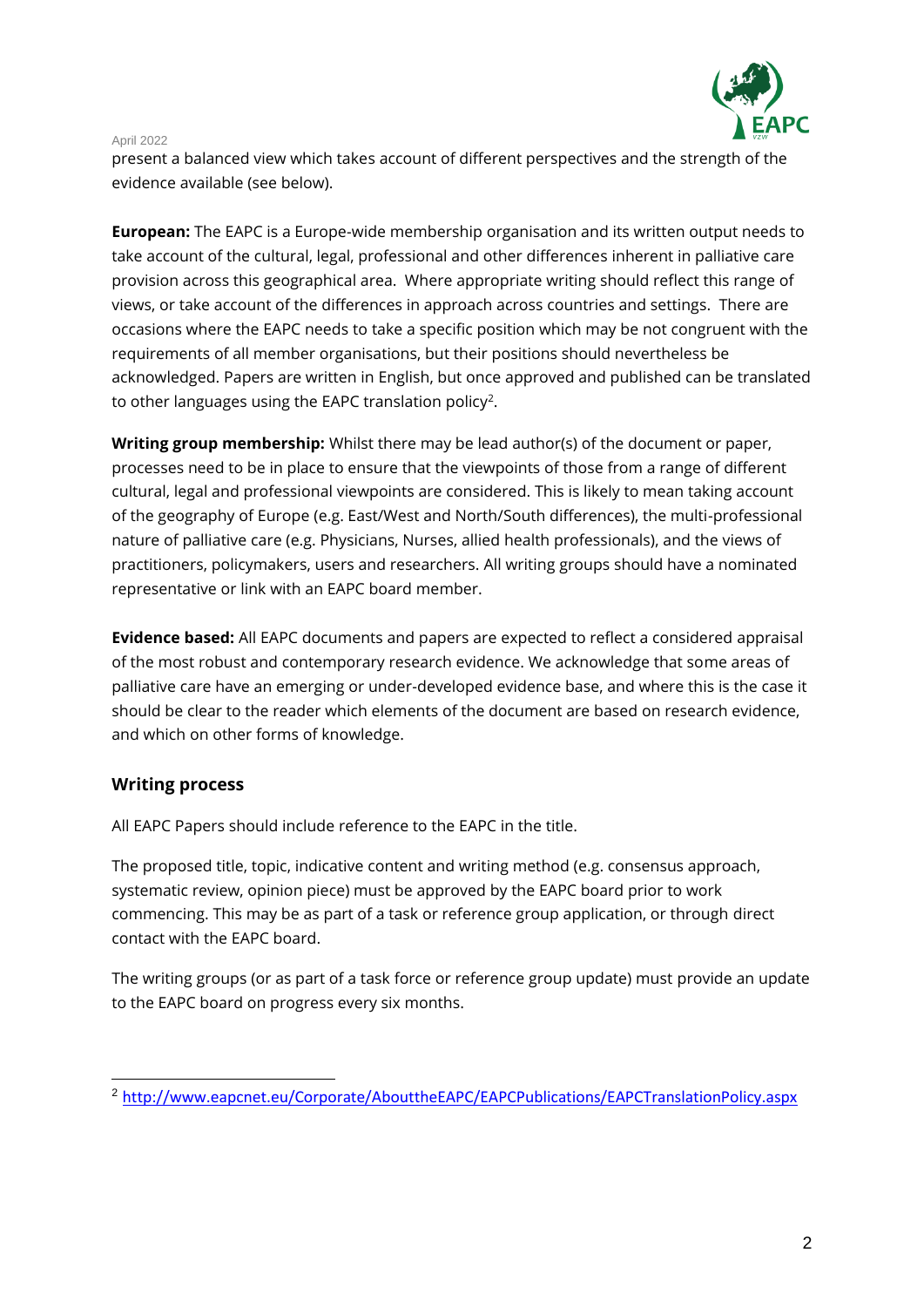

The EAPC board must approve any paper before it is submitted for publication, and should be consulted regarding the proposed place of publication. Guidelines are available on submission to the two EAPC official journals *Palliative Medicine* and the *European Journal of Palliative Care*, (Appendix 1) but groups can also consider direct publication on the EAPC website or in other professional or academic journal.

## **EAPC paper types**

| <b>White Paper</b>                | A white paper is an authoritative report or guide that informs readers<br>concisely about a complex issue and presents the EAPC's balanced<br>philosophy and position on the matter. It is meant to help readers                                                                                                                                                                                                                                                                                                                                                                                                                                                                                                                                                                                                                                                            |
|-----------------------------------|-----------------------------------------------------------------------------------------------------------------------------------------------------------------------------------------------------------------------------------------------------------------------------------------------------------------------------------------------------------------------------------------------------------------------------------------------------------------------------------------------------------------------------------------------------------------------------------------------------------------------------------------------------------------------------------------------------------------------------------------------------------------------------------------------------------------------------------------------------------------------------|
|                                   | understand an issue, solve a problem, or make a decision.                                                                                                                                                                                                                                                                                                                                                                                                                                                                                                                                                                                                                                                                                                                                                                                                                   |
|                                   | EAPC white papers should be based on the most robust appraisal of<br>existing evidence coupled with a method of understading the range of<br>views under consideration. This may include systematically constructed<br>reviews (of publishable quality, using acknowledged review designs)<br>where there is sufficient evidence for a review. In the absence of a<br>review they may robustly collect qualitative or quantitative data to<br>inform the issue under consideration. This may, for example, include<br>surveys of EAPC members or consensus work such as Delphi studies.<br>The EAPC requires that such data collection requires appropriate<br>permissions to be in place. This may include research ethics or<br>governance approvals as required for the design and the countries in<br>which such data are collected. EAPC white papers should include a |
|                                   | summary of the main points made and any recommendations.                                                                                                                                                                                                                                                                                                                                                                                                                                                                                                                                                                                                                                                                                                                                                                                                                    |
| Recommendations<br>and/or toolkit | EAPC recommendations are made to guide specific actions in response<br>to certain conditions. These are typically clinical issues.<br>Recommendations are usually made about issues less complex than<br>those for which a white paper would be commissioned.                                                                                                                                                                                                                                                                                                                                                                                                                                                                                                                                                                                                               |
|                                   | EAPC recommendations need to be based on the most robust available<br>evidence.                                                                                                                                                                                                                                                                                                                                                                                                                                                                                                                                                                                                                                                                                                                                                                                             |
|                                   | Recommendations can also be underpinned by the production of an<br>associated toolkit which clearly lays out how the recommendations could<br>be implemented in practice.                                                                                                                                                                                                                                                                                                                                                                                                                                                                                                                                                                                                                                                                                                   |
| Charter                           | Charters are calls to action about a contemporary issue which require<br>people to sign up to certain actions or behaviours. A charter call to<br>action should have specific, measurable, timely, achievable and realistic<br>goals. The actions should, where possible, be based on robust available<br>evidence.                                                                                                                                                                                                                                                                                                                                                                                                                                                                                                                                                         |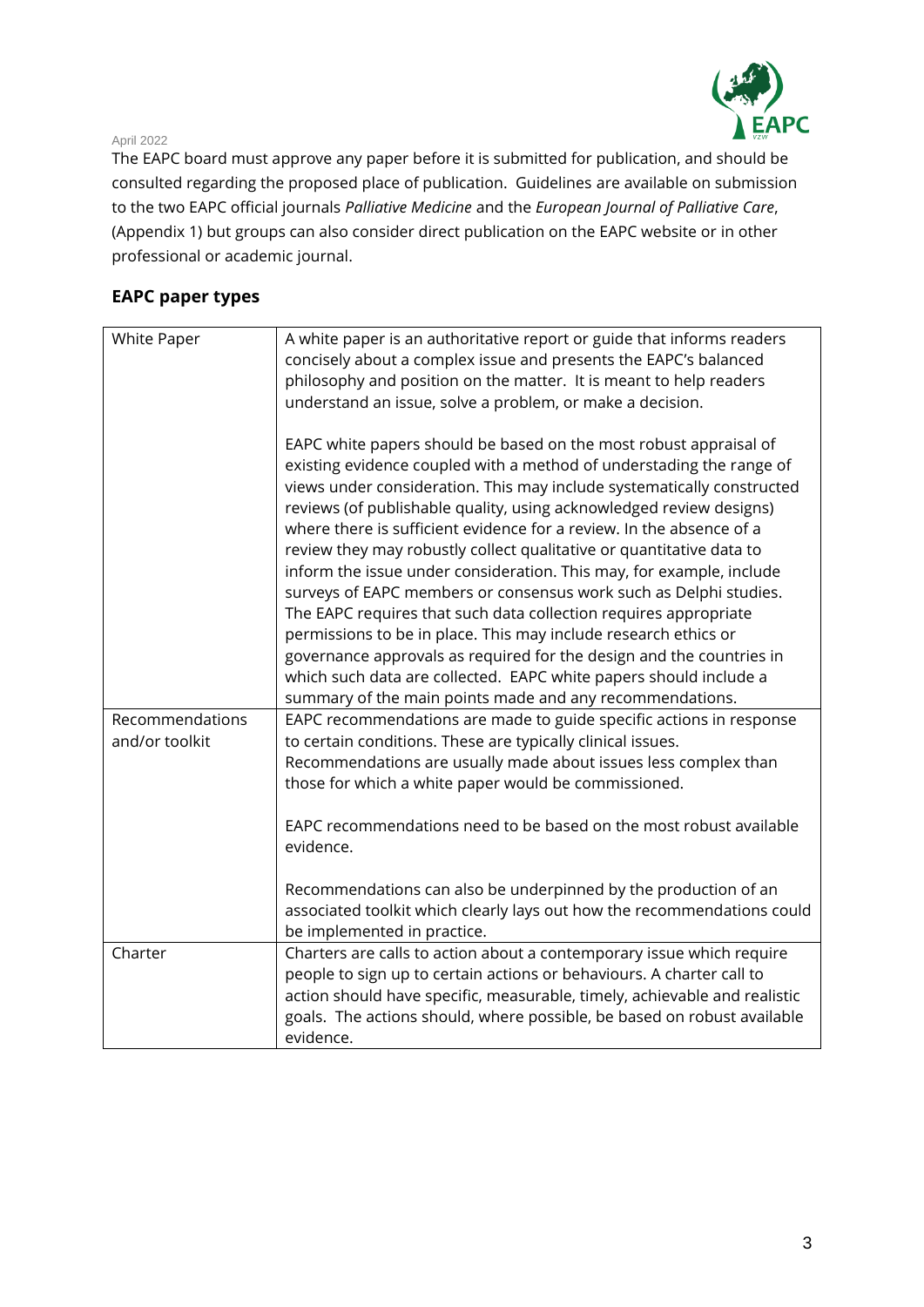

# **Appendix 1: European Journal of Palliative Care and Palliative Medicine – Joint guidance for authors of EAPC endorsed outputs**

### **Introduction**

The European Association of Palliative Care (EAPC) has two official journals to which authors of EAPC endorsed outputs might consider submitting their material. These are *Palliative Medicine* and the *European Journal of Palliative Care (EJPC)*.

These two journals differ slightly in their aims, scope and remits. This document is designed to assist potential authors to:

- Determine which journal might be most appropriate for the particular output
- Prepare to maximize the chance of acceptance of submitted material.

### **Suitable outputs**

Both journals will consider outputs of EAPC endorsed activities, such as EAPC task forces. These outputs might include:

- Elements of the research conducted, such as
	- o Description of and outputs from a Delphi study
	- o Description of and outputs from a survey
	- o Description and results of a review of the literature
- Summary of the report and recommendations
- Guides for policy development
- Editorials
- Review articles, for example:
	- o Discussing the background to the task force
	- $\circ$  Summarising the key differences between countries in the specific area examined
	- o Recommendations in a concise, easy to digest, layout.

It is important to remember that journal submission has certain implications with regard to copyright, and material should not be submitted that cannot meet any required assurances on submission and later if a paper is accepted for publication to your chosen journal. Please carefully consider how this may affect the sequence of submission to conferences and any published task force information and outputs (e.g., on the EAPC website).

Provided below is a table of how each of these outputs might be considered for each journal.

### **Table 1: Summary of acceptable types of articles and submission requirements**

|                    | <b>EIPC</b> | <b>Palliative Medicine</b>                           |
|--------------------|-------------|------------------------------------------------------|
| Elements of the    | Yes         | Yes. Articles reporting the research underpinning an |
| research conducted |             | EAPC output must meet our standard reporting         |
|                    |             | guidelines,                                          |
|                    |             | (http://www.sagepub.com/journals/Journal201823/m     |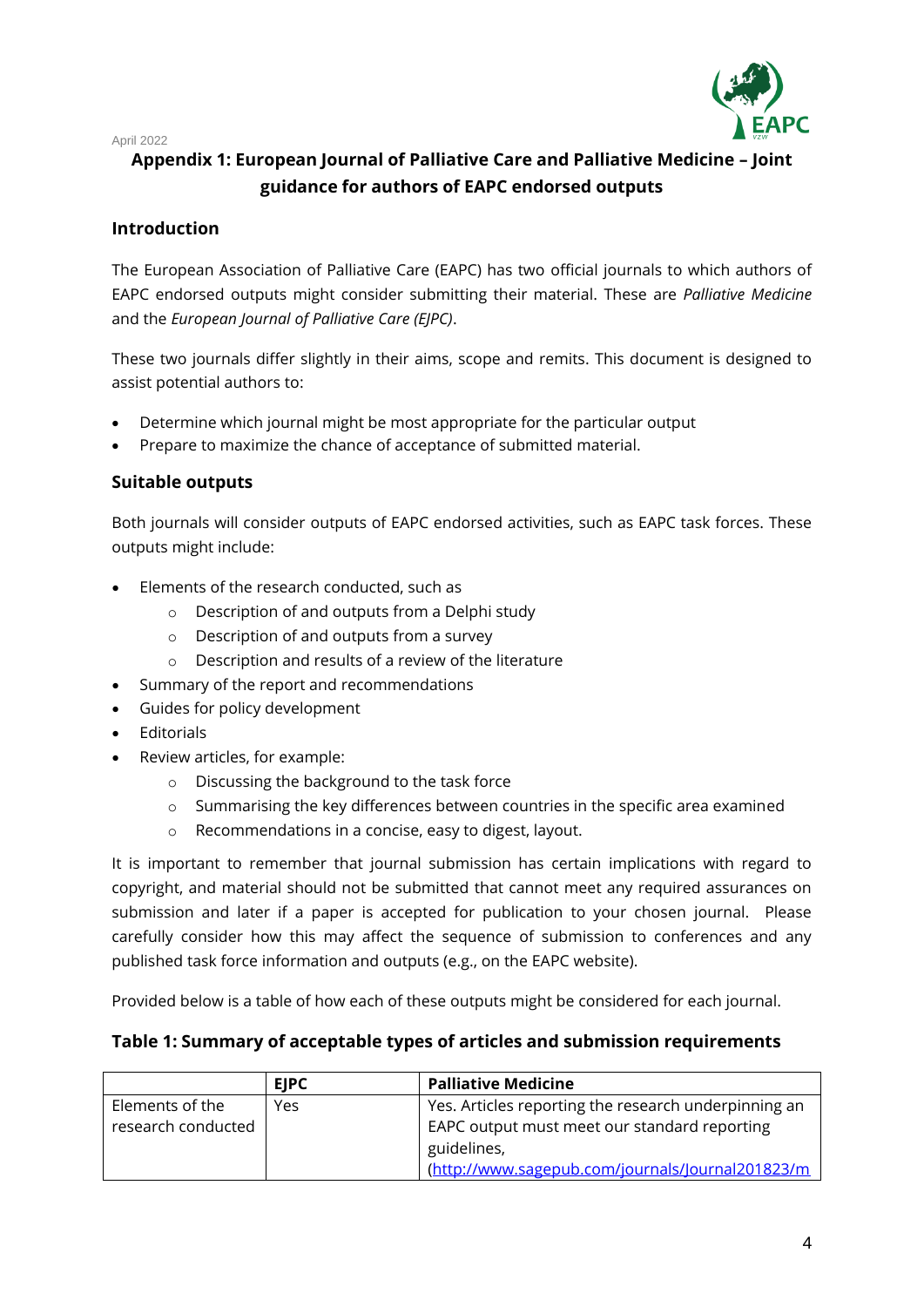

| $\overline{vzw}$<br>April 2022                  |                                                                                                                                                         |                                                                                                                                                                                                                                                                                                                                                                     |  |
|-------------------------------------------------|---------------------------------------------------------------------------------------------------------------------------------------------------------|---------------------------------------------------------------------------------------------------------------------------------------------------------------------------------------------------------------------------------------------------------------------------------------------------------------------------------------------------------------------|--|
|                                                 |                                                                                                                                                         | anuscriptSubmission), which includes robust and<br>complete methodological description meeting the<br>relevant reporting guideline (such as CONSORT,<br>COREQ etc. See Equator Network for details)                                                                                                                                                                 |  |
| Summary of the<br>report and<br>recommendations | Yes                                                                                                                                                     | <b>No</b>                                                                                                                                                                                                                                                                                                                                                           |  |
| Guides for policy<br>development                | Yes                                                                                                                                                     | <b>No</b>                                                                                                                                                                                                                                                                                                                                                           |  |
| Curricula or<br>educational<br>recommendations. | Yes to articles that<br>describe the<br>research or<br>rationale for the<br>setting of the<br>curricula. Unlikely<br>to carry stand<br>alone curricula. | No, unless reporting the research/systematically<br>constructed review underpinning recommendations.                                                                                                                                                                                                                                                                |  |
| Editorials                                      | <b>No</b>                                                                                                                                               | Editorials are usually commissioned by the editorial<br>team, but we also welcome ideas for editorials.                                                                                                                                                                                                                                                             |  |
| <b>Review articles</b>                          | Yes                                                                                                                                                     | Yes. Articles reporting the review underpinning an<br>EAPC output must meet our standard reporting<br>guidelines<br>(http://www.sagepub.com/journals/Journal201823/m<br>anuscriptSubmission), which includes robust and<br>complete methodological description meeting the<br>relevant reporting guideline (such as PRISMA etc. See<br>Equator Network for details) |  |
| Call for papers                                 | Yes, EJPC often has<br>calls for papers for<br>current themes                                                                                           | Yes, a number of themed issues are published for<br>which there will be a call for papers                                                                                                                                                                                                                                                                           |  |

### **Preparing your output**

- 'Begin with the end in mind' for an output to be suitable you will need to have prepared properly in constructing the work.
- For your submission to be accepted you need to spend time considering the structure of your material, and editing and reviewing your manuscript. Take account of the guidelines given by your chosen journal which include guidance on structure of titles, abstracts and the paper itself.
- There are three potential outcomes for a submission: reject before review, reject following review, or major/minor amendments following review. Please prepare to receive comments from reviewer(s), which all reviewers endeavour to make constructive but will require action before final acceptance.
- Small details such as ensuring your manuscript is within the allowed word limits, are set out correctly and are edited by a fresh keen eye before submission are essential to acceptance.